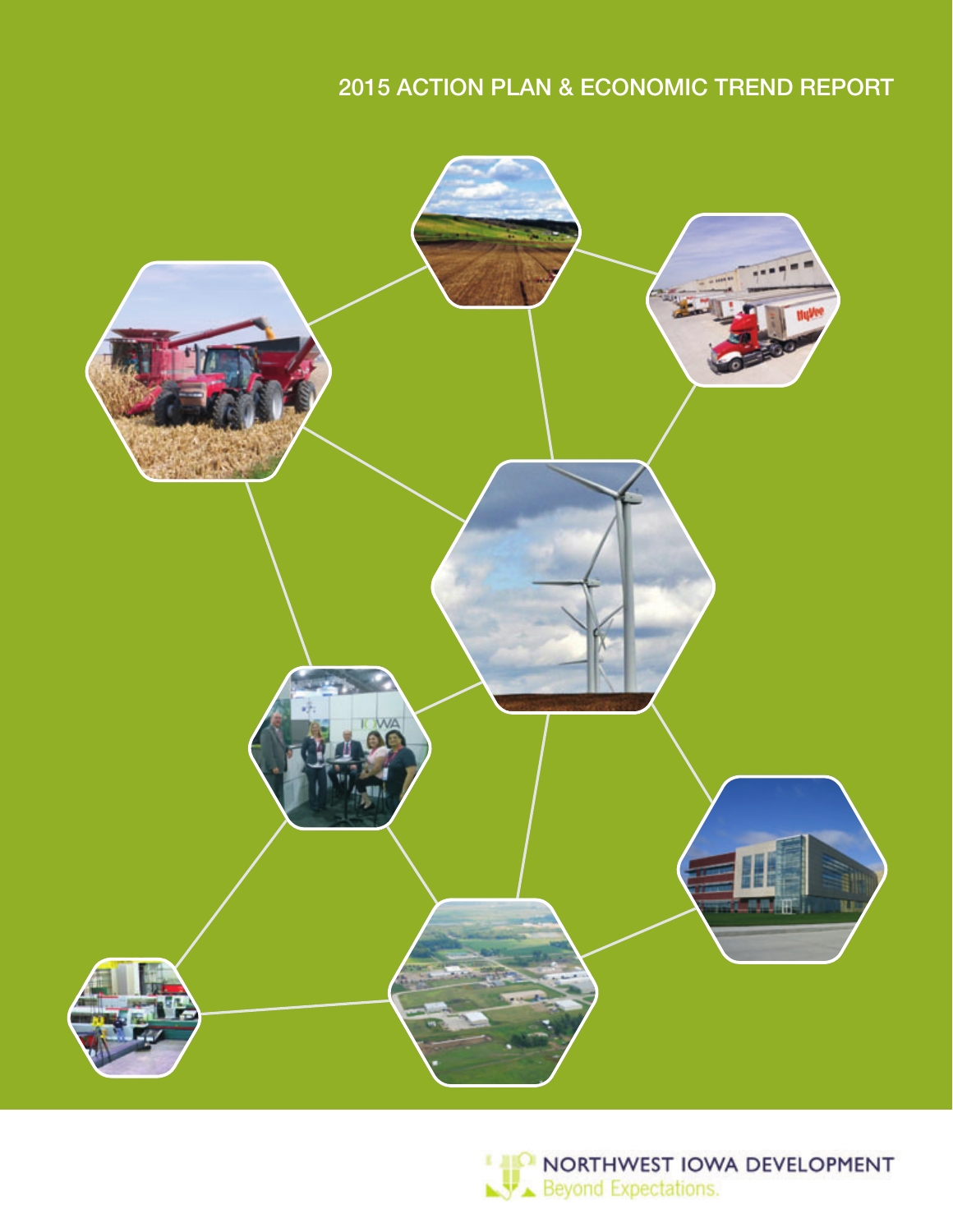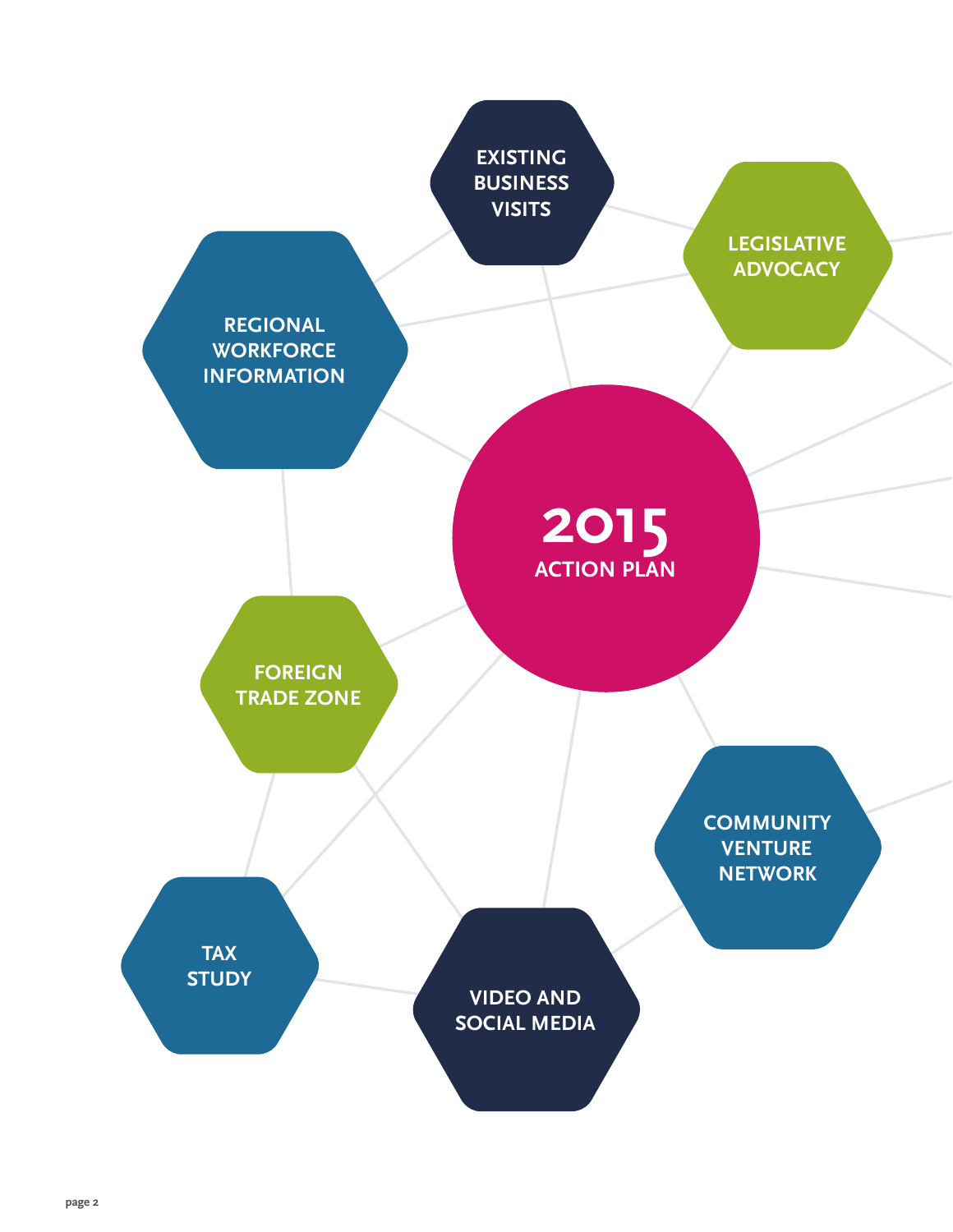**TRADE Shows**

**Target Business Profiles**

> **Dream Big, Grow Here**

# **Northwest Iowa Development 2014-2015 Action Plan**

Northwest Iowa Development (NWID) is a six county regional economic development partnership organization that strives to maintain the focus of their efforts on behalf of the region on a consistent set of core growth strategies. Those strategies revolve around supporting existing businesses, positively promoting the region and providing tools to support local members. The action items summarized at right highlight the NWID regional program.

### **TRADE SHOWS**

Partnering with IEDA on targeted promotions

#### **TARGET BUSINESS PROFILES**

Promoting regional industry targets

### **"BEYOND EXPECTATIONS" VIDEO AND SOCIAL MEDIA**

Building Northwest Iowa "followers"

### **TAX STUDY**

Comparing taxes with neighboring states

#### **FOREIGN TRADE ZONE**

Promoting trade and expanding markets

## **DREAM BIG, GROW HERE**

Showcasing Northwest Iowa's top entrepreneurs

### **SKILLS READY REGIONAL WORKFORCE INFORMATION**

Current profiles of the skills in Northwest Iowa

### **LEGISLATIVE ADVOCACY**

Promoting pro-economic development policies to regional legislators

## **SYNCHRONIST EXISTING BUSINESS VISITS**

Supporting industry retention and growth

### **COMMUNITY VENTURE NETWORK (CVN) PARTICIPATION**

Identifying opportunities to attract emerging growth companies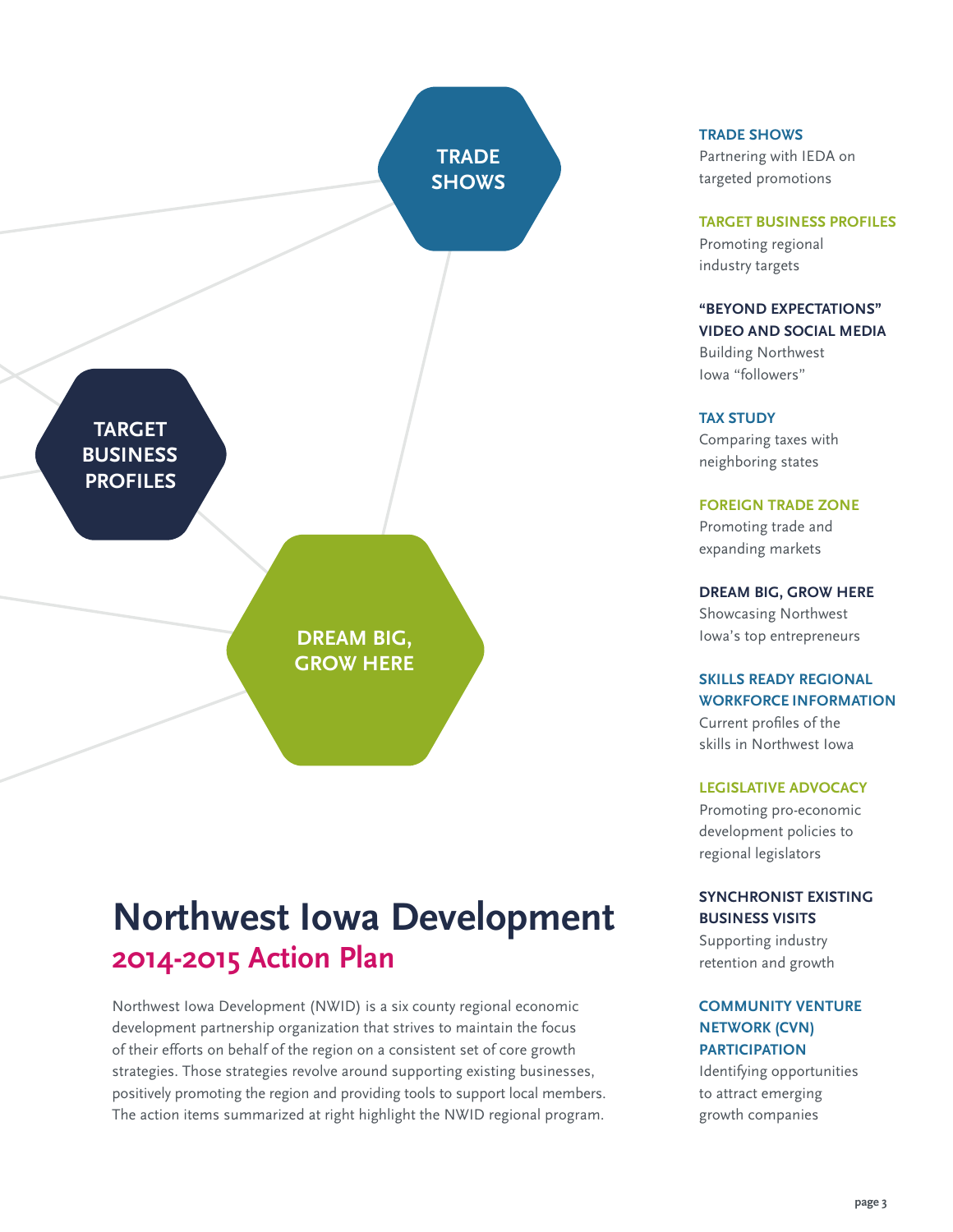

# **Northwest Iowa Economy Update Trends, Outlook, Opportunities & Challenges**

As the 2014 Annual Report illustrated, the Northwest Iowa region clearly has the opportunity to grow over the next decade. Addressing the business development and workforce challenges ahead will be crucial as the region continues on the path to success.

The 2015 report illustrates many of the same trends shown in 2014. Regional employment continues to grow and is projected to maintain a growth path over the next 10 years. The rate of employment growth over the last 10 years in the region has outpaced both the state of Iowa and the U.S. The left-hand column of charts illustrates this past employment growth trend in the Northwest Iowa region and compares the region to the State and U.S. We also see projections (Source: EMSI) that indicate continued employment growth that outpace Iowa and the nation. Figure 2-3 continues to show unemployment rates in the region consistently below Iowa and the U.S. This strong regional employment picture has led to a relatively healthy and self-sustaining economy. However, the low unemployment rates point to one aspect of the workforce challenge the region is facing.

The second column of charts shows that Earnings per Worker (EPW source: EMSI) in the region continues to lag behind Iowa and the U.S. Lower wages in Northwest Iowa points to another factor to consider when evaluating the workforce challenge facing the region. Overall population trends in the region are stable with a flat trend line over the next 10 years. However, when you look specifically at working age population (20-69), the trend indicates a slow, steady decline. Therefore, when you look at projections of employment growth and working age population (Figure 2-6) in the region, the workforce challenges that lie ahead come into clear focus.

The following section on Business Trends provides a comparative look at the trends related to what regional businesses see as the opportunities and challenges facing them on their path to growing their companies in the region.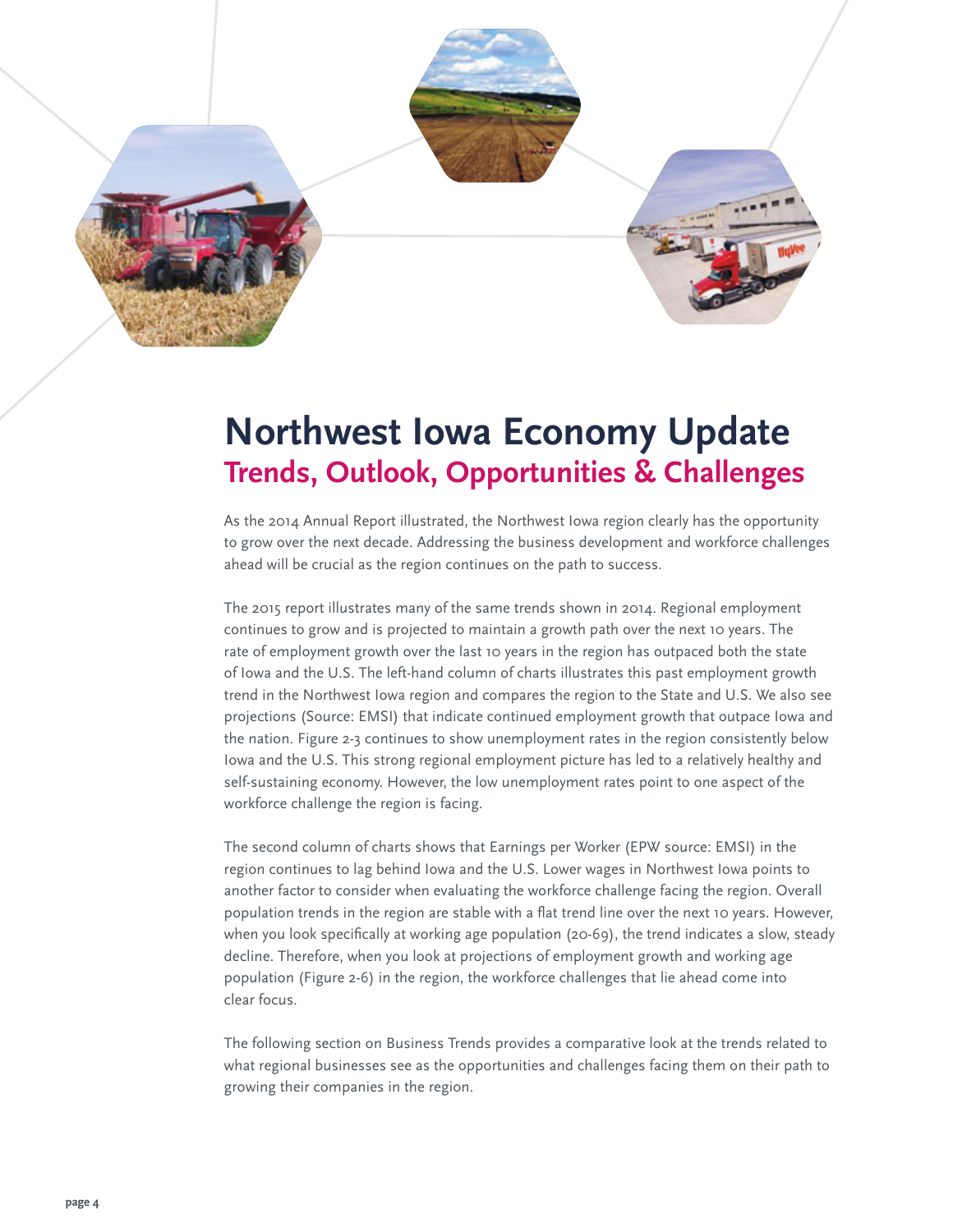

















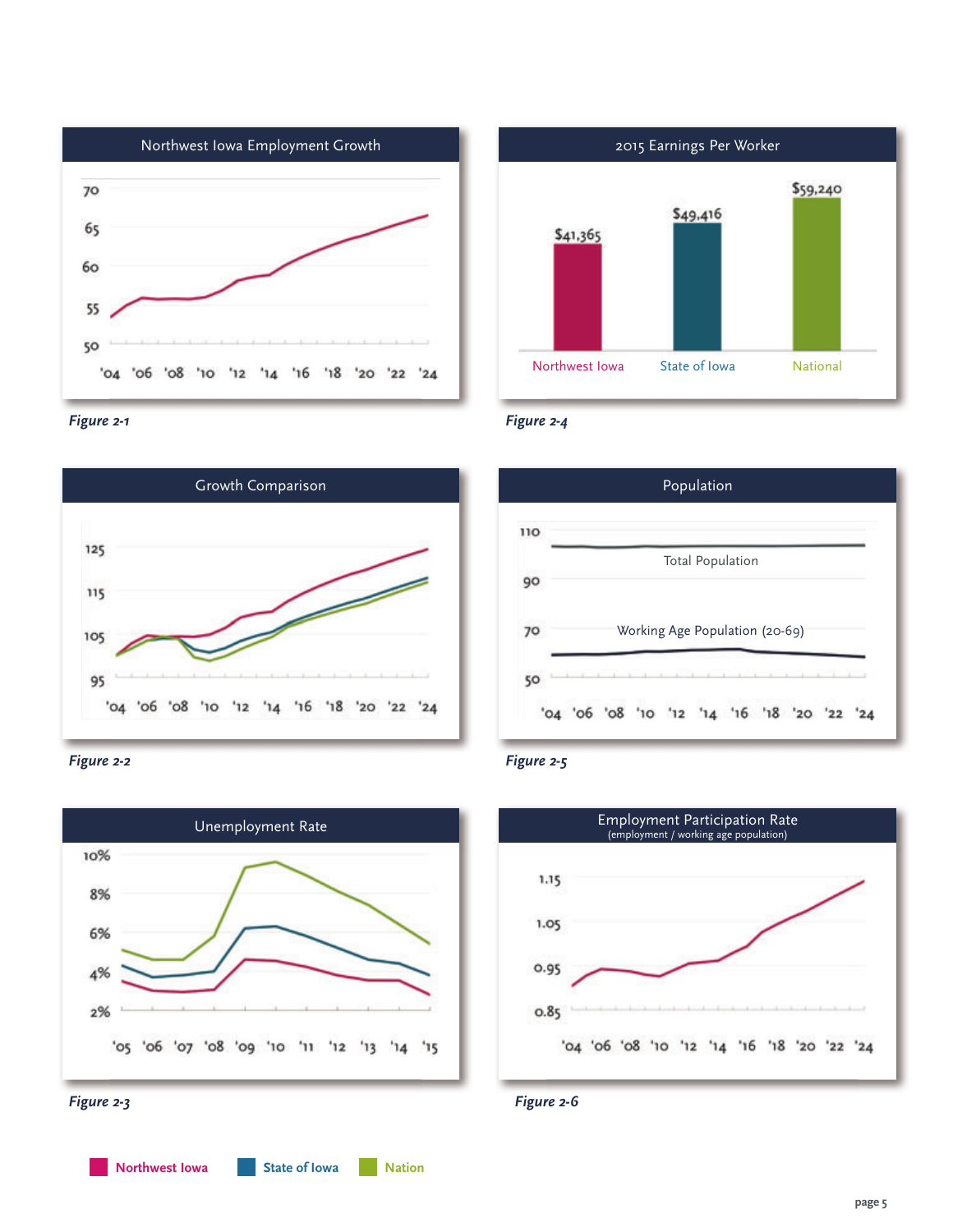

# **NW lowa Region Existing Business Trends 2014 -2015 Comparative Review**

Most current and projected job growth will occur from the expansion of existing businesses. In fact, consistently over 80% of job growth is attributed to companies in our own "backyard". The six- county Northwest Iowa region has continued to place a priority on supporting our local economic development partners in their efforts to maintain regular and productive contact with regional businesses. We encourage our local partners to spend most of their resources in both time and money on our existing business expansion and retention efforts and NWID supports the utilization of a software system called Synchronist as an interview and information management tool to document the existing business meetings. Annually, NWID will track trends and create a report summarizing key findings. The following charts highlight comparative results from 2013/14 visits and 2014/15 visits. The results are based on approximately 30 visits made from July, 2013 to July, 2014 and just over 40 visits made from July, 2014 through August, 2015. The following highlights were chosen to learn more about the important trends facing our regional economy.



## **greatest achievements**

*(below, left)* This chart details responses to the question companies were asked regarding what they believed to be their greatest achievement over the last year. The highest rated achievements continue to be related to successfully meeting a business challenge and to achievements/ systematic improvements leading to growth. This trend is recognition of the fact that our businesses are operating in a highly challenging global environment and are continually focused on productivity improvements. Identifying challenges companies face related to growth and stability is a prime reason existing business visits are so important.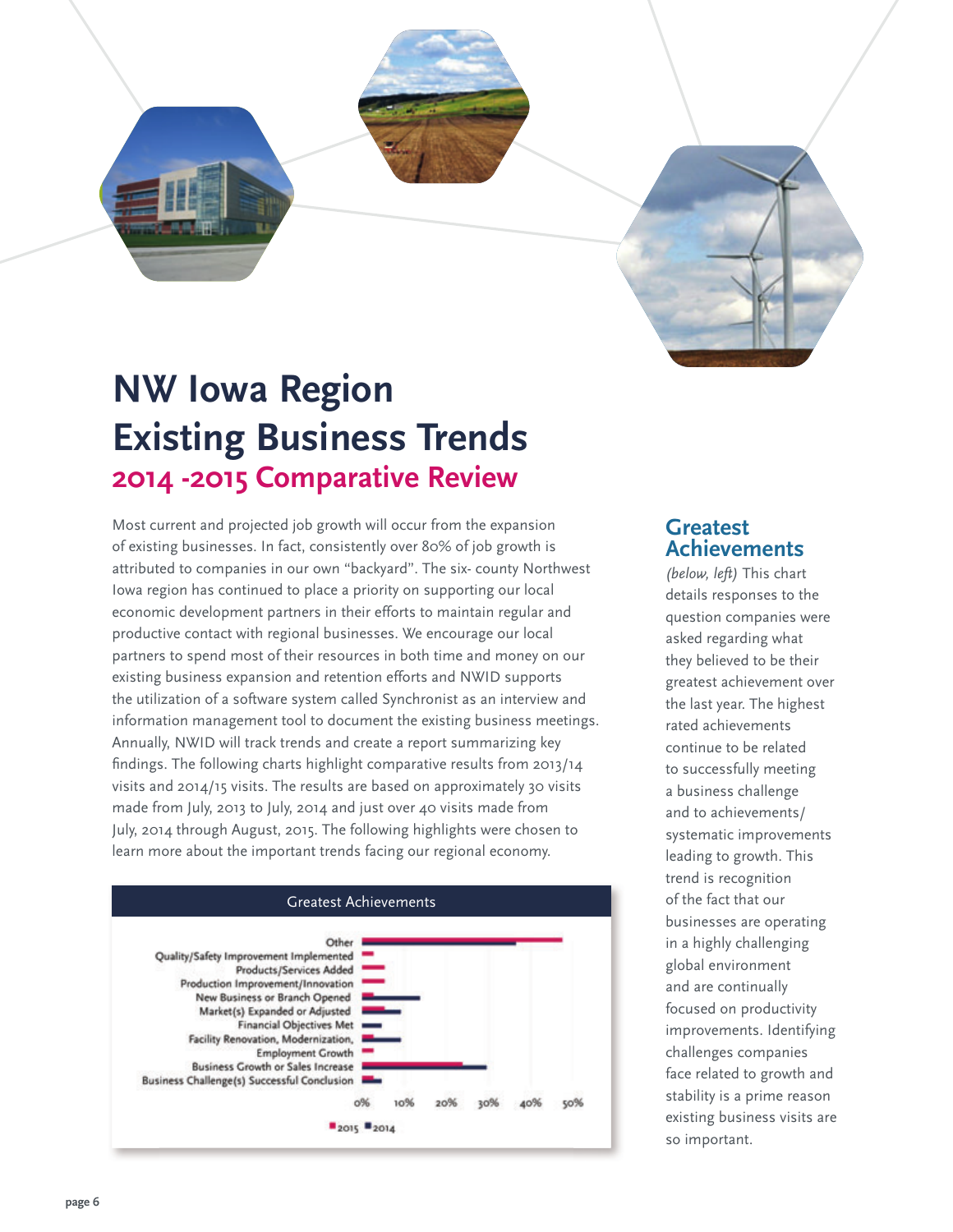## **expansion Plans**

This chart details responses to the question related to plans to expand over the next three years. The trend in this chart is good news for the regional economy and is consistent with employment growth projections mentioned earlier. Significantly more companies in 2014-15 indicated plans to expand in the next three years than indicated growth plans in the previous year.

## **Production capacity**

Companies were asked about the status of current industrial capacity. Over 80% of the companies in 2014-15 indicated that they were either under capacity or balanced, which is similar to the previous year. However, an increase in companies indicating that they were under capacity in 2014-15 points to potential for growth.

## **workforce availability**

Companies were asked to rate the availability of workforce. A rating of 1 is low availability and 7 is high availability. The responses show a noticeable increase in ratings on the low end of the scale (1-3) from 2013-14 (38%) to 2014-15 (60%). Conversely, there was a reduction in ratings on the mid-to- high end of the scale (4-7) from 2013-14 (63%) to 2014-15 (40%). This clear trend points to increasing concerns on the part of regional businesses regarding worker availability.

## **workforce Quality**

This chart details how businesses rated the quality of the workforce. A rating of 1 is low and 7 high. There is no doubt that the quality of workforce is a crucial issue facing the nation right now. Although each business may have differing definitions of "quality", the results show a consistent high end rating (5-7) from 13-14 (50%) to 14-15 (51%). This is a positive trend that points to a continuing emphasis on skills development and focus on increasing the "pipeline" of quality workers.